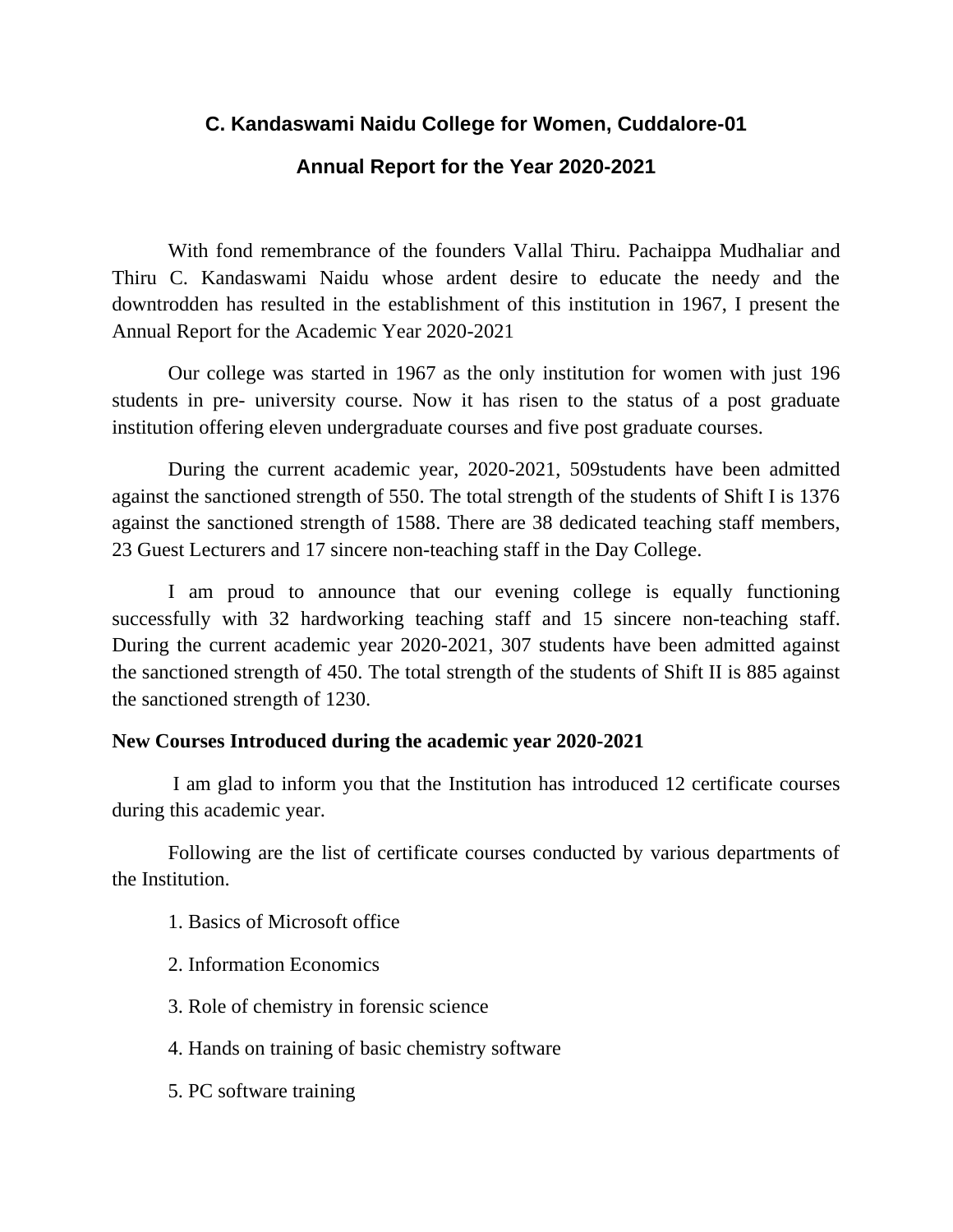- 6. Programming skill
- 7. Preparation for competitive exams
- 8. Business law managers
- 9. Consumer protection
- 10. Leadership
- 11. Industrial relationship and labour laws
- 12. Yappilakkana Marabu Kavithai Aakkam

#### **Grants Received:**

I am glad to announce that our college is the only aided institution in our district catering to the development of Education for Women. From Tamilnadu Government we have received a salary grant of Rs.6,10,39,723.00 and also we have been sanctioned a grant of Rs.3684212.00 as arrears.

# **The following are the details of Scholarships and concessions received by our students during the year 2020-2021.**

National Scholarship: 165

SC Scholarships total no of Students: 165

Disbursed scholarship amount: 1,65,000

SC Scholarships total no of Students: 750

Disbursed Scholarship Rs.42,23,945.00

BC/ MBC Scholarship Total No of Students: 436

Disbursed Scholarship Rs. 6,45,561.00

At this juncture I would like to inform you that the management has introduced Meritorious Students Scholarship based on their community. The students who have secured first mark among their community have received the Meritorious Scholarship Award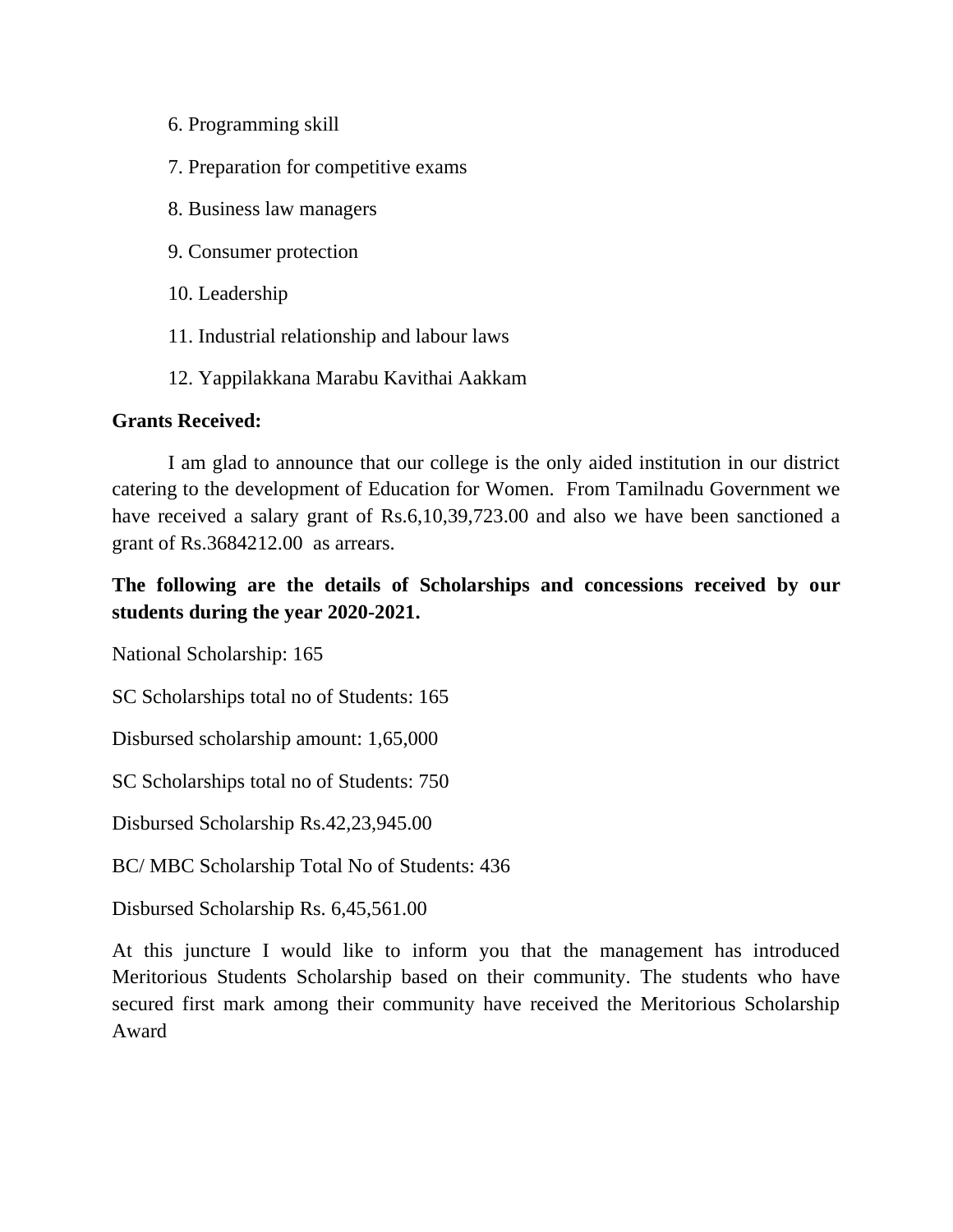#### **Following students have received the Meritorious Scholarship Award.**

S. Geetha, L. Dhivya and R. Abirami from III B.A Tamil received Rs 30,000/- each

K. Anandhi, C. Mahalakshmi and R. Dhabhasveny from III B.Sc Mathematics received Rs.40, 000/- each.

#### **Examination Results**

In the University Examinations held in April 2021, the results were remarkably good in keeping with the tradition of our institution. I am glad to present the following statistics regarding the results.

| S. NO          | Class                        | Percentage |  |  |
|----------------|------------------------------|------------|--|--|
| 1              | <b>B.Sc. Mathematics</b>     | 100%       |  |  |
| $\overline{2}$ | <b>B.Sc. Chemistry</b>       | 98%        |  |  |
| 3              | <b>B.Sc. Botany</b>          | 100%       |  |  |
| $\overline{4}$ | <b>B.Sc. Zoology</b>         | 100%       |  |  |
| 5              | <b>B.A. History</b>          | 100%       |  |  |
| 6              | <b>B.A. Economics</b>        | 97 %       |  |  |
| 7              | B.A. Tamil                   | 100%       |  |  |
| 8              | B.A. English                 | 100%       |  |  |
| 9              | M.A. History                 | 100%       |  |  |
| 10             | <b>M.Sc. Mathematics</b>     | 100%       |  |  |
| Shift-II       |                              |            |  |  |
| 1              | <b>B.Sc.Computer Science</b> | 100%       |  |  |
| $\overline{2}$ | <b>B.Sc.Maths</b>            | 100%       |  |  |
| 3              | B.Com.                       | 100%       |  |  |
| $\overline{4}$ | M.Com                        | 100%       |  |  |
| 5              | <b>BBA</b>                   | 100%       |  |  |
| 6              | M.A English                  | 100%       |  |  |
| $\overline{7}$ | M.A Tamil                    | 100%       |  |  |

#### **Shift - I**

#### **Annual Quality Assurance Report**

Our Institution has been accredited with  $B^+$  grade by NAAC in 2018 and IQAC of our Institution is keen on preparing and uploading the AQAR every year on time. During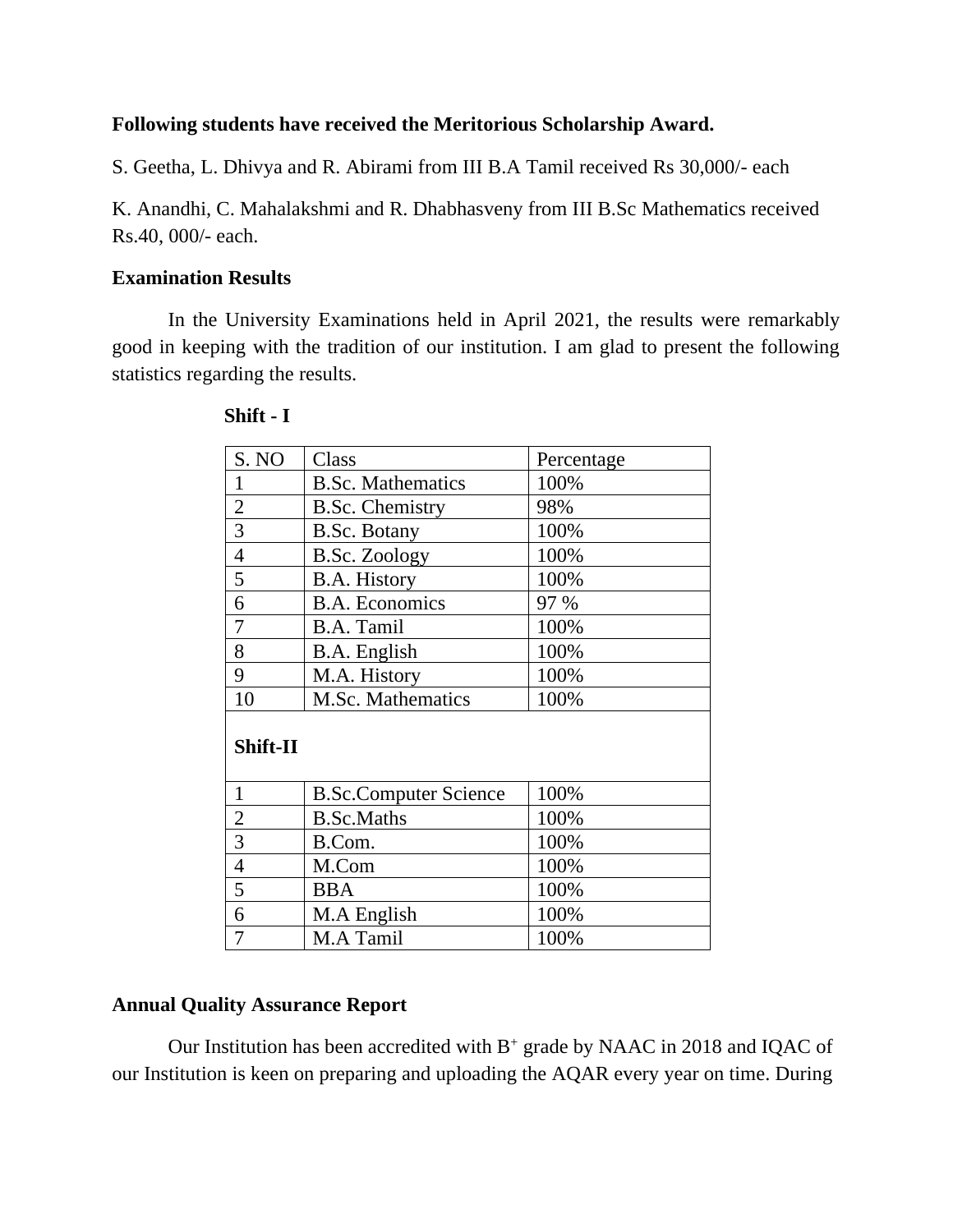this academic year (2020-2021), various initiatives were taken by IQAC and the AQAR has been prepared and documented.

# **Quality Initiatives of IQAC**

- Initiated the Online Orientation Programme for under graduate first year students by the respective departments started
- Initiated the Green Audit to be executed by the Green Club.
- Online awareness programme was conducted to all the first year students through Zoom platform to facilitate the students in order to get familiar about the Schemes in national scholarship portal, eligibility, necessary documents to be uploaded, etc…
- An online orientation programme was organized for civil service aspirants on 09.06.20 and 10.06.2020 in association with S. Prabakaran IRS, Assistant commissioner, Cuddalore GST and Central Excise.
- An online guidance programme for the preparation of UPSC PRELIMS, MAINS and INTERVIEW was organized for all under graduate and postgraduate students on 17.07. 2020 in association with S. Prabakaran IRS, Assistant commissioner, Cuddalore GST and Central Excise.
- Eleven webinars were conducted by various departments from 9.6.2020 to 31.7.2020
- Initiated the conduct of certificate courses on micro credential skills and altogether nineteen certificate courses were conducted by the various departments related to their micro credential skills.
- Institutional plan for Reopening the College during post lock down period of COVID -19 Pandemic and guidelines for students were prepared on 02.12.2020 and it has been posted in the College Website.
- Feed backs were collected from 10.02.2020 to 29.02.2020 and analysis have been made and uploaded in the institution website.
- Initiated the conduct of academic audit by each department.
- Initiated the Alumni Meet by each Department and it was organized by all the departments on 27. 02.2021
- An International webinar on "Good Ethics for Better Work Place" was organized for administrative staff members on 31.07.2020.
- Technically coordinated the FDP on "Online teaching tools and assessment which was organized by Department of English from 1.8.2020 to 3.8.2020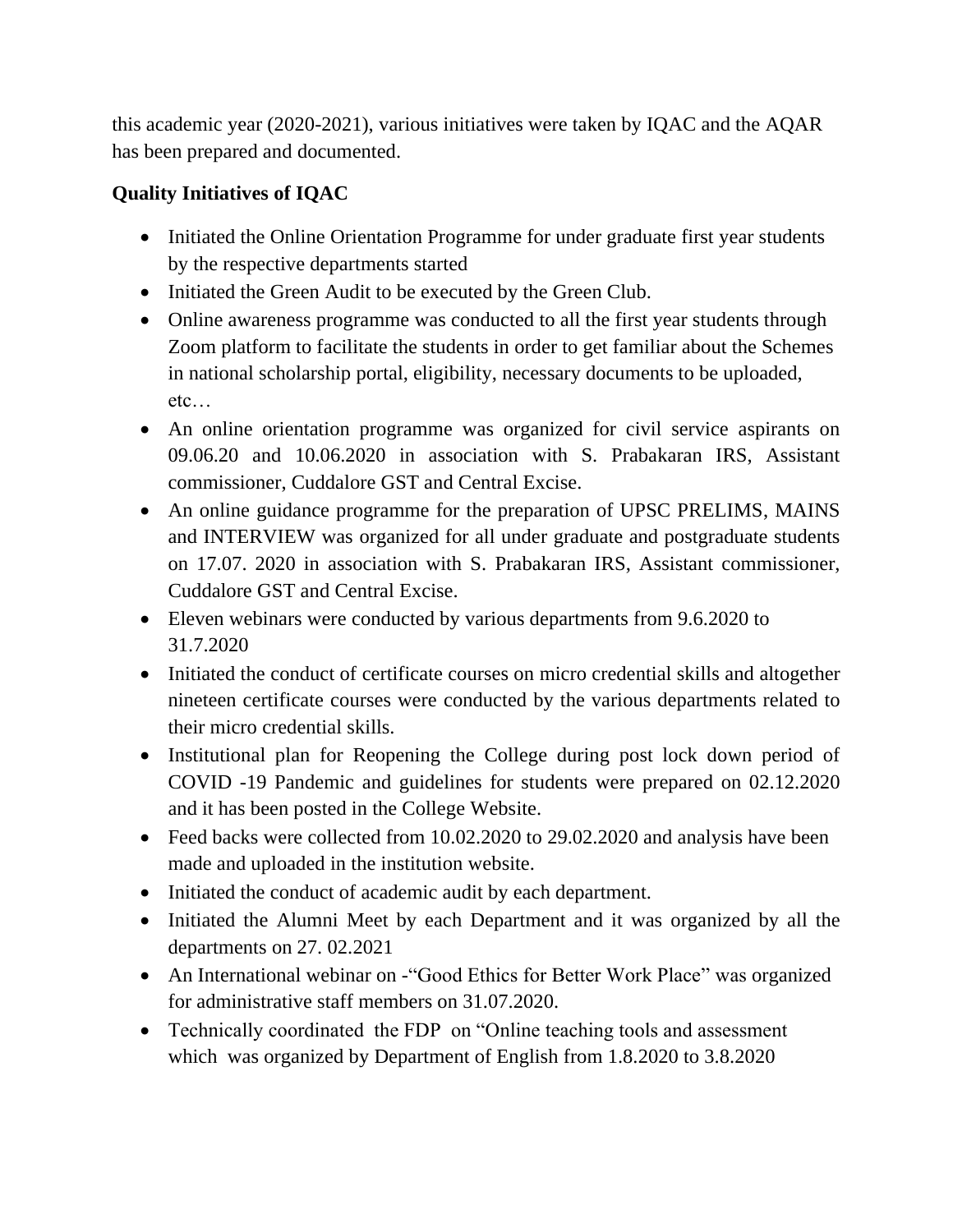- An online Internship on social Media and Digital Marketing was organized in association with NextGen Education Training and Development Institute, Cuddalore-1 from 01.06.2020 to 13.06.2020 for I and II year Undergraduate students.
- Uploaded all the activities of the College for the year 2019-20 in the E-samiksha Portal and it has been completed on 10.06.2020
- A National Seminar on "21 $st$  Century Science" was organized in association with Indian Universities Press on 07.01.2021.
- A Programme on "Financial Literacy" was organized in association with Securities Exchange Board of India (SEBI) for teaching and administrative staff members on 03.03.21.
- Capability enhancement programme on soft skills and Personality development for First year students was organized from 8.2.2021 to 11.2.2021.
- MOU has been signed with NextGen Education Training and Development Institute, Cuddalore-1 for the conduct of Capability enhancement programme on soft skills and Personality development on 7.1.2021.
- Programme on Career Guidance was conducted by IQAC in association with Placement cell on 22.2.2021.
- An exhibition on Career Guidance was organized by IQAC in association with Placement cell on 22.2.2021.

## **Awards received by our Institution**

It's a great honor for the Institution to receive **"Excellence in Women's Education"** given by Albert Einstein Science Club

And the memorable event of 800 students reciting "Tamil and Tamil Vazhga" in unison on Zoom Platform on "International Mother Language Day has been recorded in "**Assist World of Record**"

At this juncture I would like to congratulate the following staff members who have been honored with various awards in recognition of their research and literary activities.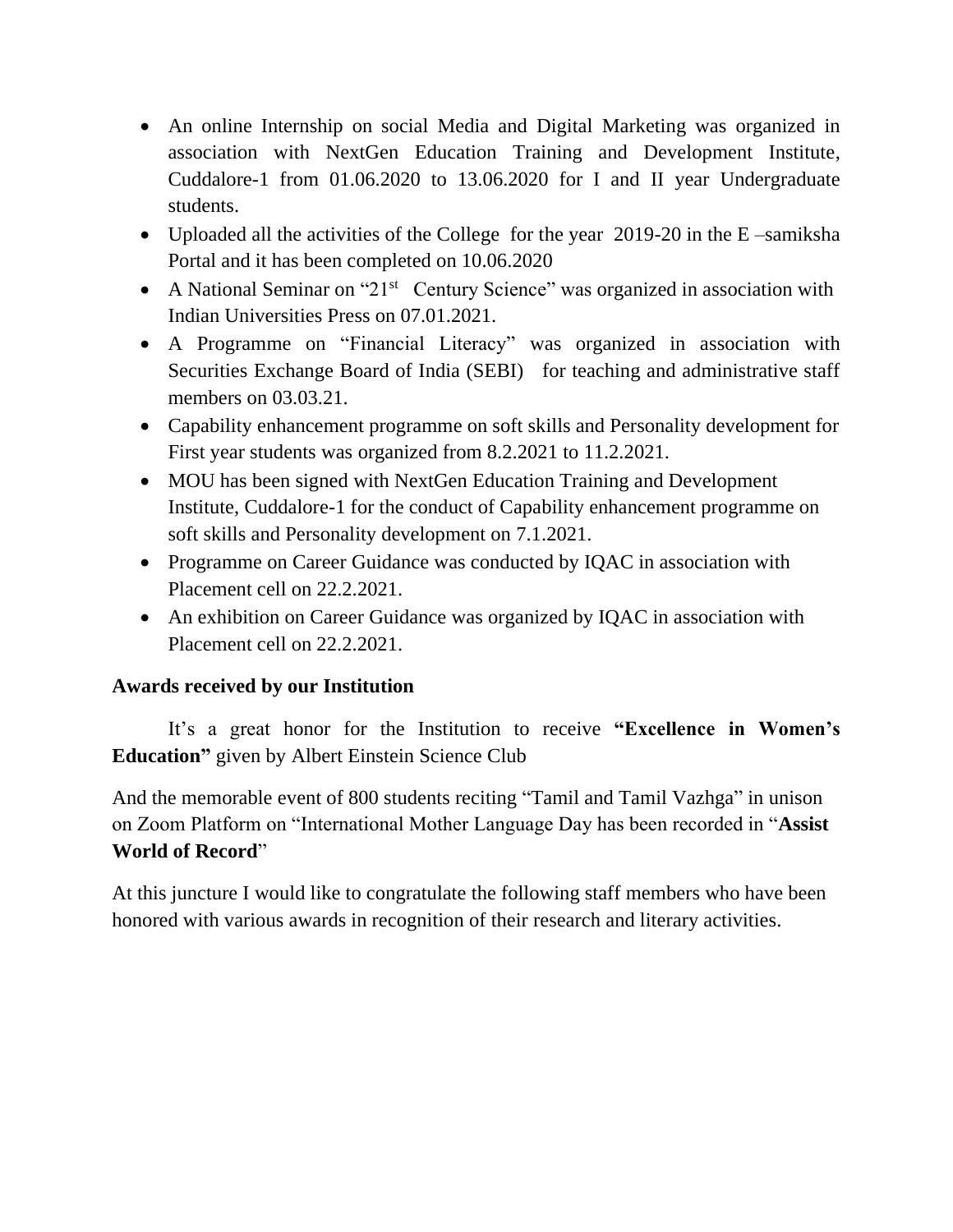| S.No           | Name of the    | <b>Name of the Award</b> | <b>Presenter of the Award</b>    |
|----------------|----------------|--------------------------|----------------------------------|
|                | <b>Staff</b>   |                          |                                  |
| $\mathbf{1}$   | Dr.M.Gomathi   | Kalam Arivu Maamani      | Reach Media Kishosur Sipcot      |
|                |                |                          | Kalam UV Foundation              |
| $\overline{2}$ | Dr.M.Gomathi   | Perasiriyar Sigaram      | Marutham Kalai Ellakkiya Ayiv    |
| 3              | Dr.M.Gomathi   | Aasiririyar Arima        | Kurinji Kabilar Thamizh Sangam   |
| $\overline{4}$ | Dr.M.Gomathi   | Perasiriyar Emaiyam      | Kurinji Kabilar Thamizh Sangam   |
| 5              | Dr. M. Gomathi | Arutjothi Award          | Vishva Sivanantham Arakkattalai  |
| 6              | Dr. M. Gomathi | Saiva Thamizh Patralar   | Pugazhini Pannattu Thamizh       |
|                |                | Award                    | Uyaraivu Myam                    |
| $\overline{7}$ | Dr.M.Gomathi   | Seyalthiran Rathna       | Agava lPannattu Matha Ethazh     |
| 8              | Dr. P. R.      | Saiva Thamizh Patralar   | Pugazhini Pannattu Thamizh       |
|                | Thilagavathi   | Award                    | Uyaraivu Myam                    |
| 9              | Dr.P.R.        | Aluma Asiriyar Semmal    | Pannattu Alumai Asiriyargal      |
|                | Thilagavathi   |                          | Perasiriyargal                   |
| 10             | Dr.P.R         | Kalaingarin Muthamizh    |                                  |
|                | .Thilagavathi  | Viruthu                  | Pasumai Vasal Fountation         |
| 11             | Dr.P.R         | Einmozhi Kavignar        | Thaiullam Ulaga Sathanaiyalargal |
|                | .Thilagavathi  | Viruthu                  | Puthagam                         |
| 12             | Dr.G.JayaChitr | Kalam Arivu Maamani      | Reach Media Kishosur Sipcot      |
|                | a              |                          | Kalam UV Foundation              |
| 13             | Dr.G.JayaChitr | Veeramangai Velu         | Thaiullam Ulaga Sathanaiyalargal |
|                | a              | Nachiyar                 | Puthagam                         |

I congratulate the following staff members who have contributed to the enrichment of curriculum of Thiruvalluvar University and St. Joseph's College (Autonomous), Cuddalore as Chairman and Members of Board of Studies.

- ➢ Dr. L. KulandaiTerese Fatima, Chairman, Board of Studies of English (UG) Thiruvalluvar University
- ➢ Dr. L. KulandaiTerese Fatima, Member, Board of Studies of English (PG) Thiruvalluvar University
- ➢ Dr. S. Geetha Krishnan, Member, Board of Studies of English (PG) Thiruvalluvar University
- ➢ Dr. M. EzhilBama, Member, Board of Studies of Botany, Thiruvalluvar University
- ➢ Dr. S. ShafinaBanu, Member, Board of Studies of Economics St.Joseph's College (Autonomous), Cuddalore
- ➢ Dr. S. Sridevi, Member, Board of Studies of Botany, St. Joseph's College (Autonomous), Cuddalore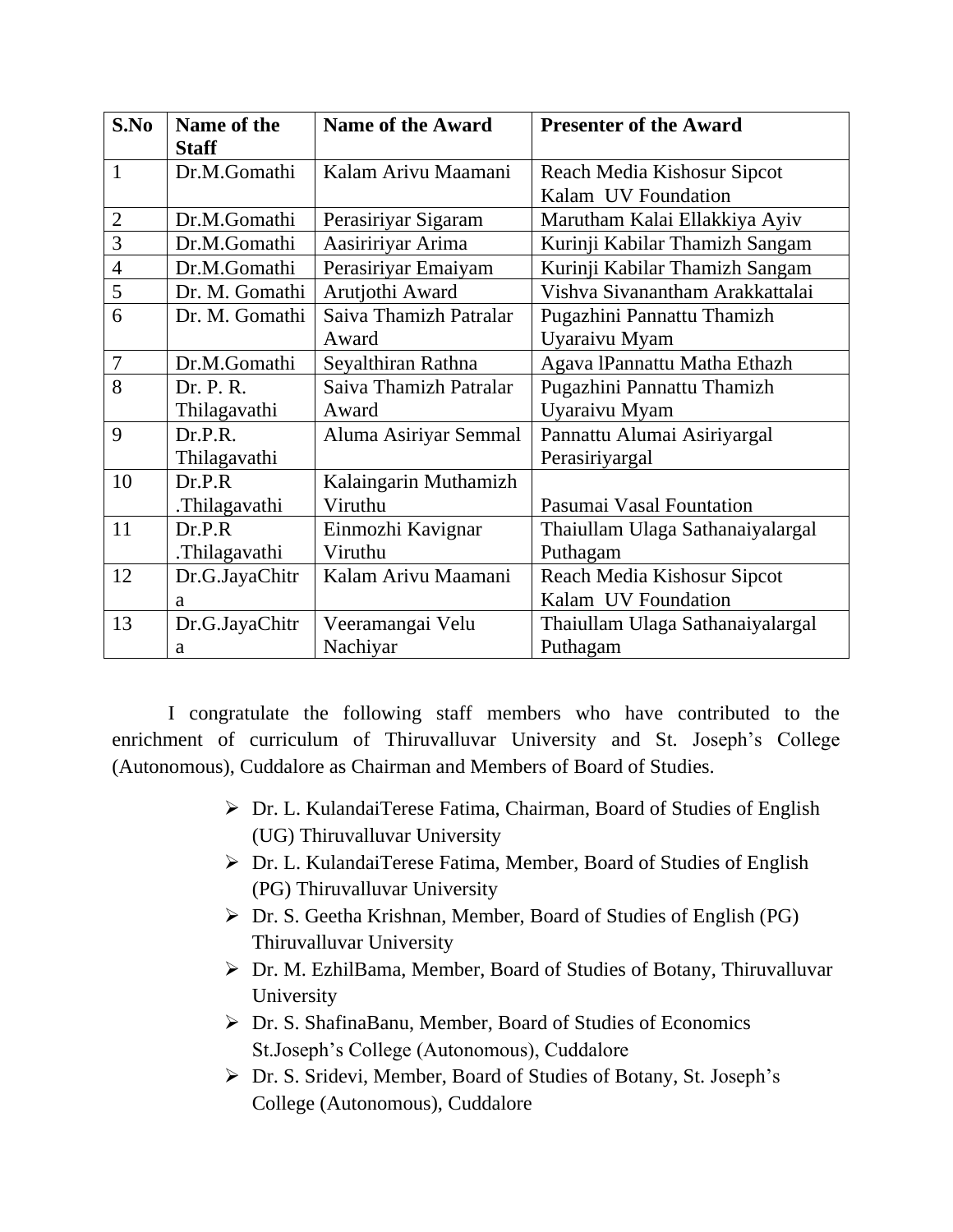## **Following is the list of Staff members who have attended Refreshers Programs organized by UGC.**

- 1. Dr.S. Vijayalakshmi , Department of Tamil
- 2. Mrs. K. NaliniSelvi, Department of English
- 3. Dr.G. Jeyachitra, Department of Tamil
- 4. Dr.R. Pazhaniammal, Department of Tamil
- 5. Dr.G. Kavitha Department of Economics
- 6. Dr.C. Naveena Devi Department of History
- 7. K. Kadambary Department of Chemistry
- 8. Dr.S. Jancy Sophia Department of Chemistry
- 9. Dr.V. Kalpana Department of Chemistry
- 10.Dr.R. Ramya Department of Chemistry

During this academic yea,r two of our staff members have been awarded Ph.D. I congratulate Dr. Santhanalakshmi, Assistant Professor of Commerce who have reaped their reward for their untiring research work

On this occasion, I congratulate all the staff members who have attended National and International online Webinars as the pandemic situation did not allow you all to attend the seminars and conferences in person.

#### **Following staff members have published articles in renowned Journals**

- 1. Dr. M.Gomathi, Department of Tamil
- 2. Dr. P.R.Thilagavathi, Department of Tamil
- 3. Dr. G.JayaChitra, Department of Tamil
- 4. Dr. V.SuyambuThangam, Department of Tamil
- 5. Ms. K. NaliniSelvi, Department of English
- 6. Dr.T.Suguna, Department of Economics
- 7. Dr.S.Savitha, Department of Economics
- 8. Dr.M. Mahalakshmi, Department of Tamil
- 9. Dr.P. Sinthamani, Department of Mathematics
- 10. Dr.V.Vijayalakshmi, Department of Tamil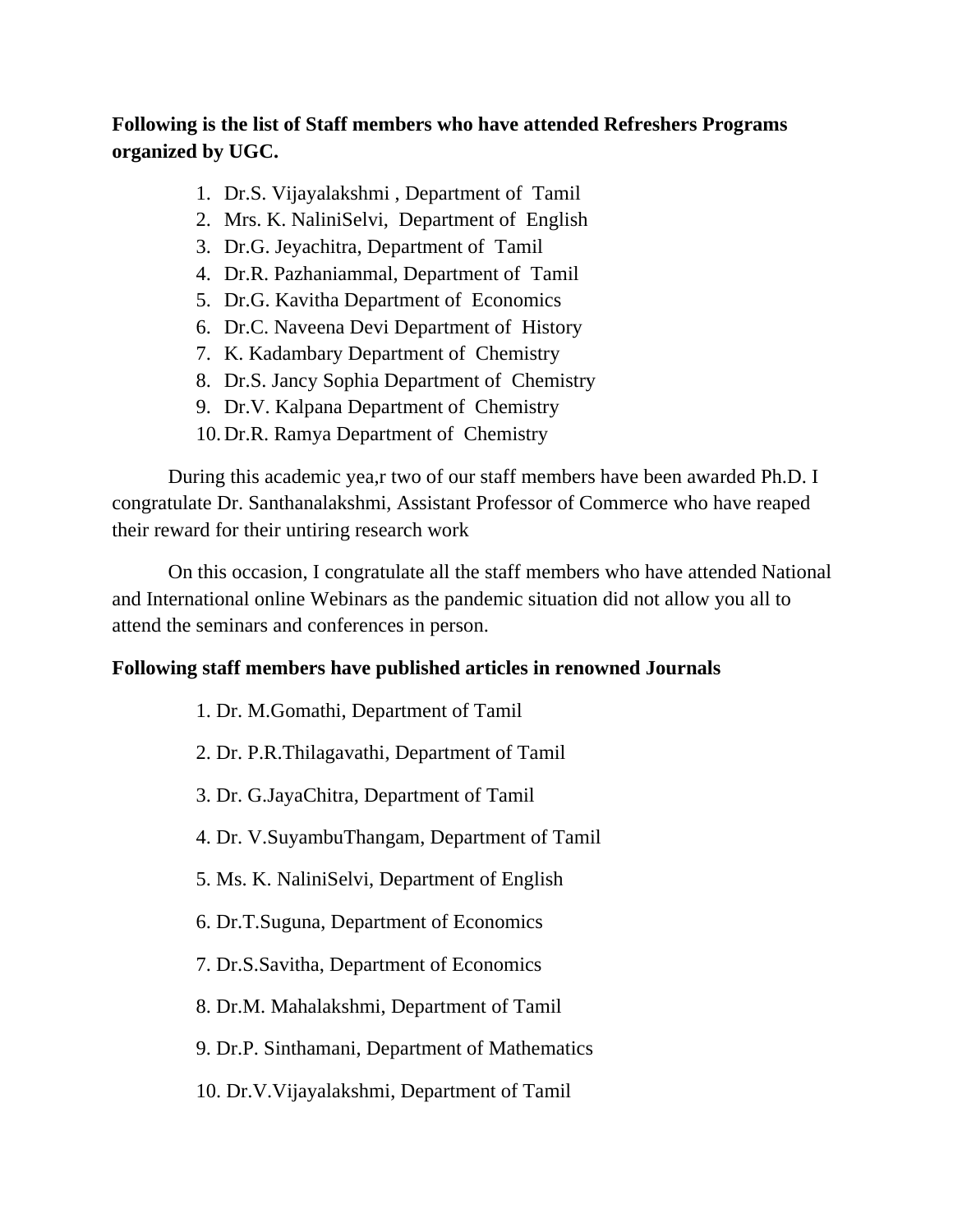#### **Training Programs for Non-teaching Staff**

IQAC organized an International Webinar for administrative staff members on 31.07.2020 on the topic Good Ethics for Better Workplace and the speaker was Mr. Arokianathan. A, IT manager, Business system operations, Singapore Institute of Management, Singapore.

#### **Sport Activities**

Under the efficient guidance and coaching of Mrs.G. Bhuvaneswari, Directress of Physical Education, students from various departments actively took part in various Inhouse games like

- o Kabaddi
- o Chess
- o Table Tennis
- o Kho-Kho
- o Basket ball
- o Ball badminton
- o Shuttle badminton
- o Hockey
- o Volley ball
- o Hand ball
- o Throw ball
- o Athletics

Due to pandemic, the students did not get an opportunity to participate in Inter University, State level and National level sport events.

The Institution has the following players at the National level.

#### **Hand Ball**

- E.Vijayalakshmi I M.Sc Mathematics
- R. Santhiya M.A History
- I.Punitha III BA English

#### **Hockey**

- E.Vijayalakshmi I M.Sc Mathematics
- P.Nandhini II BA English
- K.Kejini II BA Economics

#### **Volley Ball**

- K.Kejini II BA Economics
- V.Kavinila II BA English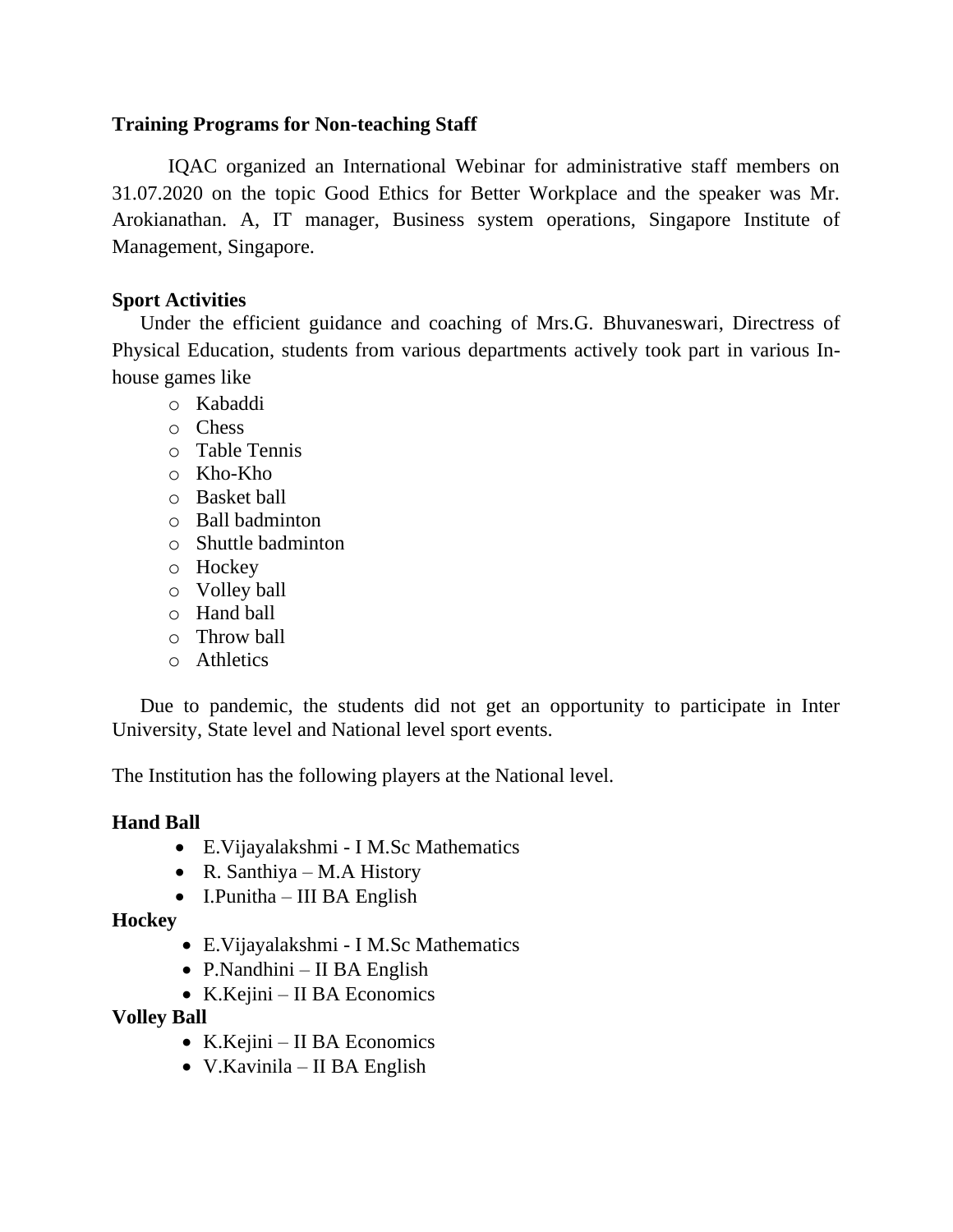**Kho-Kho**

- E.Thilagavathi II BSc Zoology
- J.Haripriya III BSc Zoology

## **Kabaddi**

- B.Tamilselvi I MA History
- S.Vinothini II BA Economics

## **Ball Badminton**

- S.Kanimozhi III BA History
- K.Anjamma III BA History

## **Shuttle Badminton**

• D.Pavithra – III BA English

## **Table Tennis**

• E.Vijayalakshmi - I M.Sc Mathematics

## **Basket Ball**

- P.Malini III BA English
- D.Ezhilarasi III BSc Chemistry

## **Activities of NSS, RRC and NCC**

Following are the list of Webinars and Awareness programs

- 1. Webinar on Diabetes and COVID-19 (NSS)
- 2. Webinar on Impact of COVID-19 on Women Health(NSS)
- 3. Webinar on Gandhian Principles (NSS)
- 4. Webinar on Constitution Day (NCC)
- 5. Webinar on Anti-Corruption (NCC)
- 6. Seminar on Phases of the Menstrual cycle and overall health (NCC)
- 7. Awareness on Swachh Bharat (NSS)
- 8. Awareness campaign on Atmanirbhar Bharat (NSS)
- 9. Awareness Campaign on Fit India (NSS)
- 10. Awareness Programme on Road Safety Bus Display (NSS)
- 11. Awareness on Road Safety (NSS)
- 12. Awareness Programme on Corona Virus (NSS)
- 13. AthmanirubarBharath awareness campaign
- 14. Awareness campaign on fit India
- 15. Public Awareness on Swatch BharathAbyan (NCC)
- 16. Public Awareness on covid 19 (NCC)
- 17. Public Awareness on Fit India (NCC)
- 18. Cycle Rally –Awareness (NCC)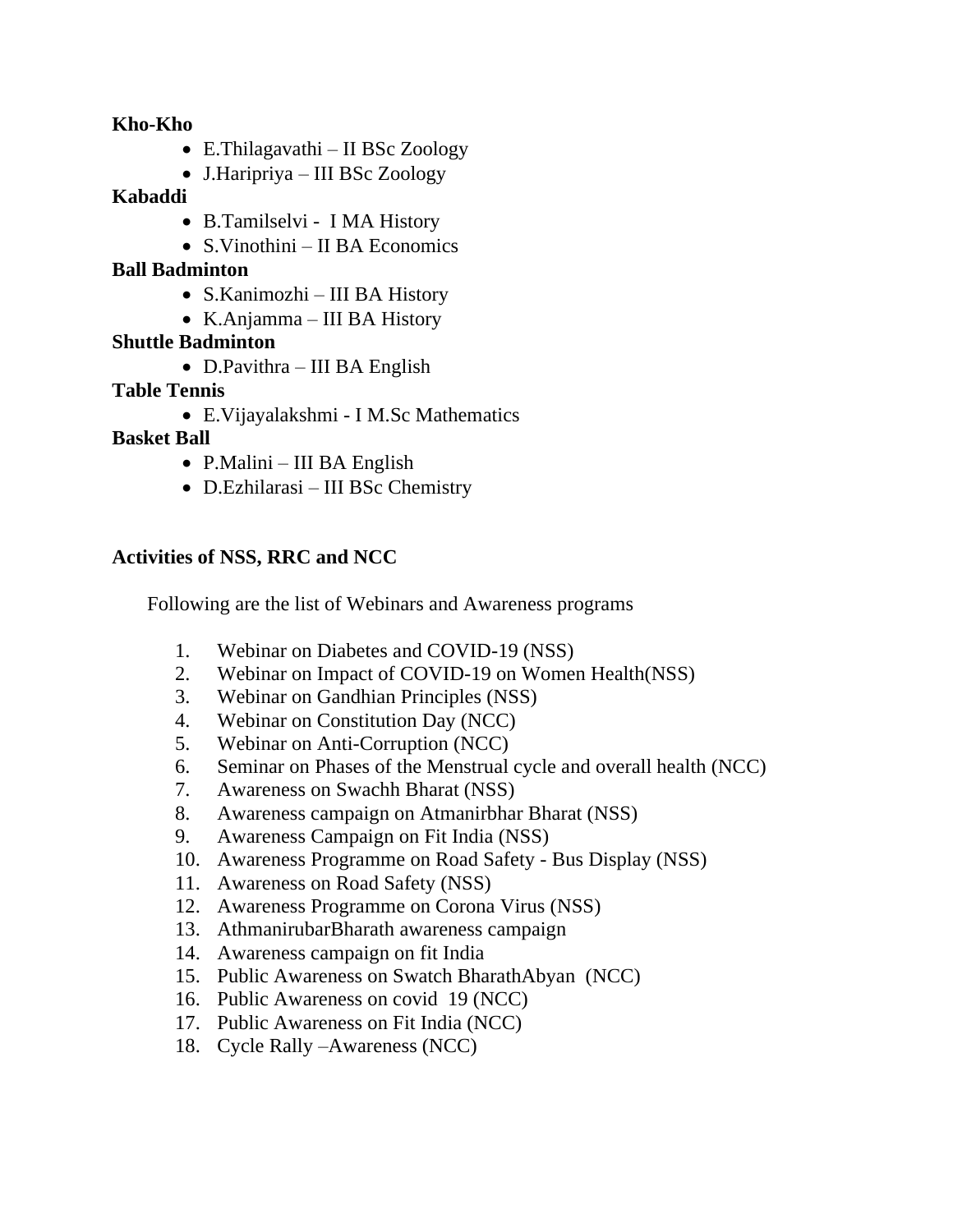## **Following are the list of E-Quiz participated by the students**

- **•** National Level E-Quiz on General Awareness on COVID-19 (NSS)
- National Level E-Quiz on Self Reliant Economy (Atmanirbhar Bharat) (NSS)
- E-Quiz on General Knowledge for Students of Schools/Colleges/Universities "To Think out of the Box" (NSS)
- COVID-19-Awareness Quiz (RRC)
- National level E-Quiz 2020 on "Armed force" (NCC)

## **Following are the list of OATH taken by the students**

- 1. Vigilance Awareness OATH (NSS)
- 2. Anticorruption Integrity Pledge (NSS)
- 3. Oath Taking Ceremonies- Preamble on Indian Constitution(NCC)
- 4. Oath Taking Swatch Bharath(NCC)
- 5. Anticorruption integrity pledge (NCC)
- CATC Camp to Attend B Certificate Exam from 26.02.2021 to 28.02.2021
	- 1. Three days Combined Annual Training Camp for B' Certificate exam appearing cadets begun on 26.02.21 at Annamalai University campus.
	- 2. 28 Cadets from II year attended the camp from CKNC.
	- 3. Under the guidance and support of Dr.R.Ramya NCC CTO In charge cadets attend the camp.

## **Career Guidance and Placement Cell Activities:**

Employment awareness guidance seminar was held on 20-2-2021at Abdul Kalam Block, C.KNC, in association with District Employment Official Cell. The programme was conducted and pamphlets were distributed to the students.

Placement Cell, C.KNC in association with NextGen Educational and Charitable Trust, Cuddalore jointly organized free training on 'Accounts Executive Training' on 26.10.2021.

45 students from various departments attended the Internship Programme on January 2020 at the Lenovo Company, Puducherry.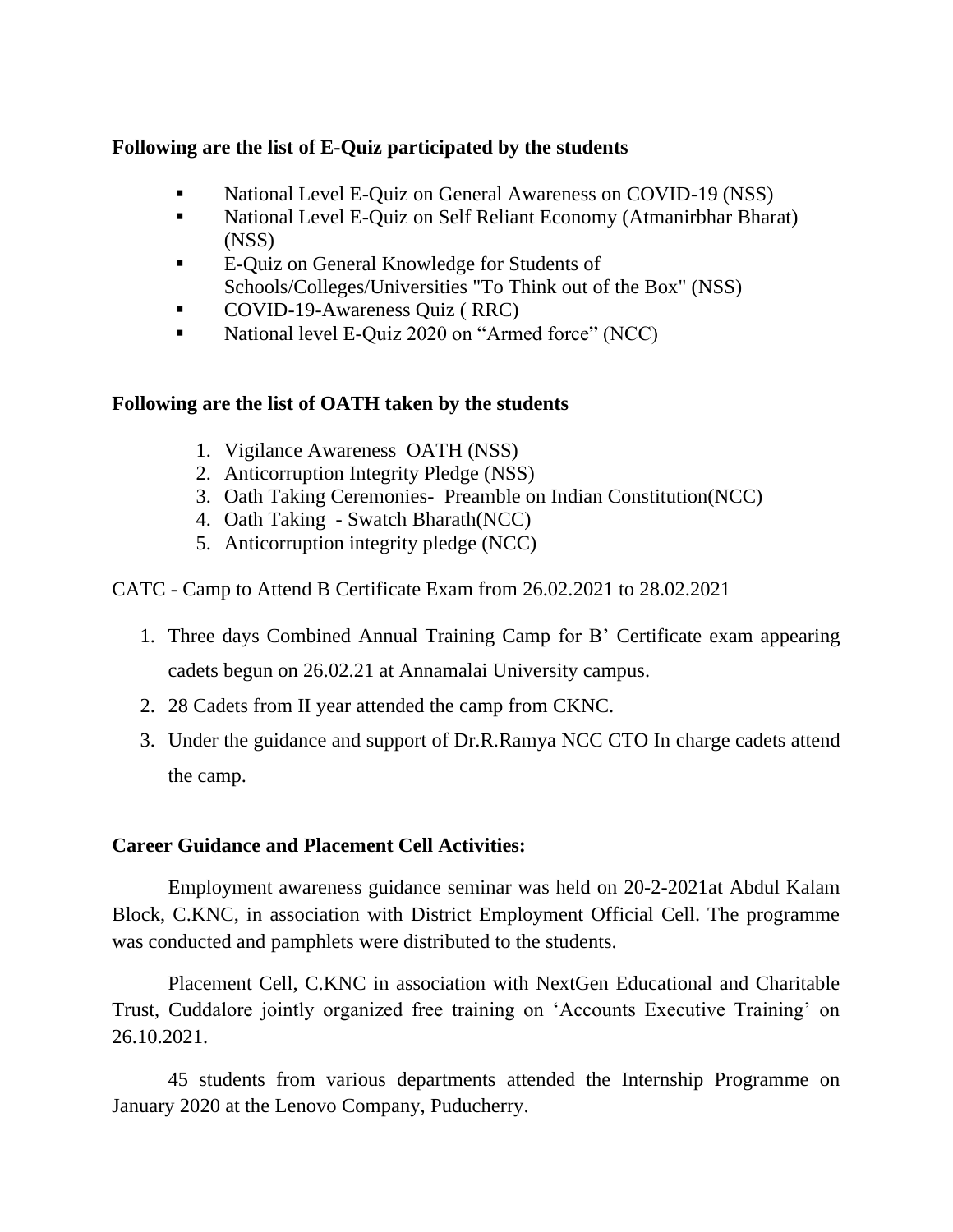On 20.1.2021, eight students from our institution have been recruited as 'Female Technicians' in the 'Raising Star Mobiles India Private Limited, Sriperumbudur, Chennai.

A special four days training programme was conducted for the students from 18.3.2021 to attain knowledge in using computers and its applications.

In order to gain Inter- disciplinary Knowledge for students, webinar series organized by NAAC in association with all the Departments on paid Zoom Platform from 7.7.2020 to 7.8.2020

#### **The topics covered in the webinar series are**

- 1. Inaiyavazhi paiylarangam **Penniyam: Andrum Indrum Endrum**
- 2. Hypatia mathematical association organizes webinar on "**Introduction to mathematical Modeling".**
- 3. Webinar on "**Recent trends in biological sciences".**
- 4. One day webinar on **"Impact of Covid19 on economy, Women & digitalization in India"**
- 5. International webinar on "**Role of Molecules and materials in life process"**
- 6. National webinar on **Environmental excellence for excellent human living**
- 7. National webinar on **Life of Tamils and Temple Culture.**
- 8. Good ethics for better **Workplace International Webinar.**
- 9. National webinar on **Disaster mitigation through Coastal ecosystems management.**

In view of training the teachers regarding online teaching, which became unavoidable teaching methodology due to pandemic two FDP programs were organized.

- 1. Three days faculty development programme on **Digital classroom techniques.**
- 2. Workshop/FDP on **Online Teaching Tools and Assessment.**

#### **Alumni Association Report**

 The Institution has unregistered Alumni Association which contributes to the development of the Institution in various non-financial forms. During this academic year student experts from various departments delivered special lectures and motivated the students. Two mock interviews were conducted to guide the students